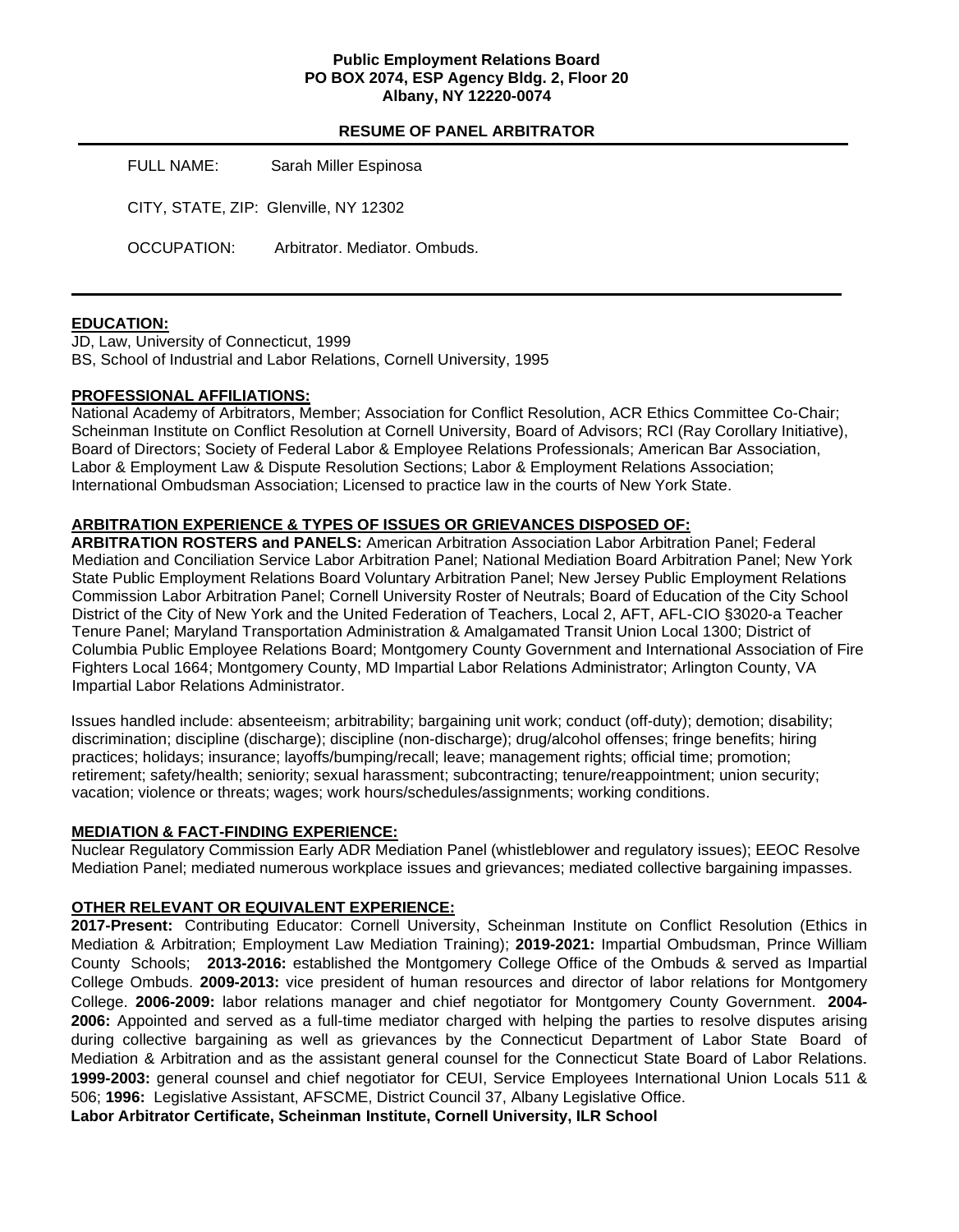# **PER DIEM FEE:** \$ 2000

**ADJOURNMENT FEE:** \$ 2000 The full per diem rate for scheduled hearing dates is payable if notice of cancellation or postponement is received less than thirty (30) calendar days prior to scheduled hearing date(s).

**SUBMITTED BY ARBITRATOR Sarah Miller Espinosa on January 7, 2022**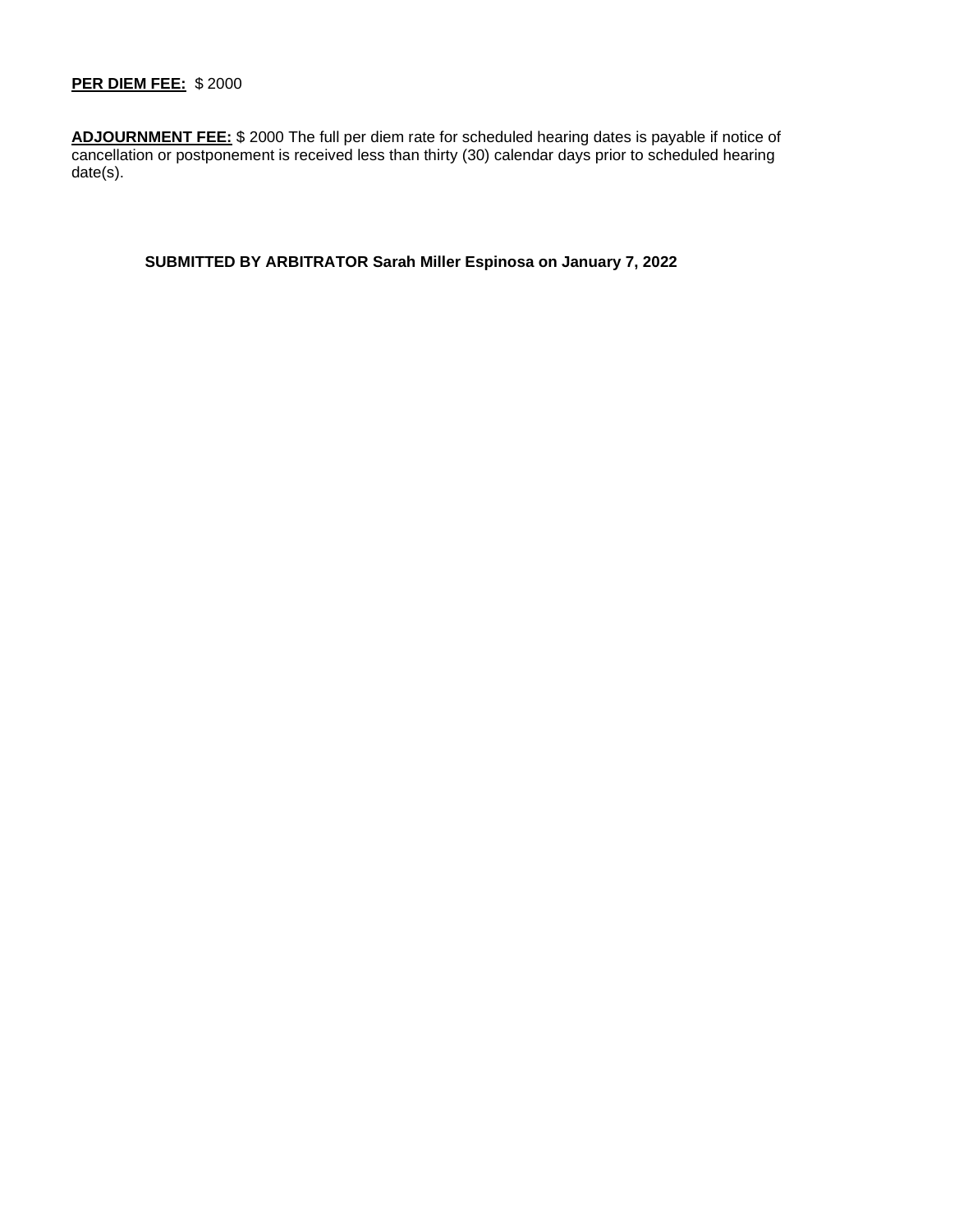## **Public Employment Relations Board PO BOX 2074, ESP Agency Bldg. 2, Floor 20 Albany, NY 12220-0074**

# **BILLING DISCLOSURE STATEMENT**

## ARBITRATOR'S NAME: **Sarah Miller Espinosa**

The following is a description of my fees and expenses:

A) HEARING TIME.

(1) My per diem is \$2000 for each day or any part thereof spent hearing a case.

(2) If a hearing day exceeds 8 hours, I charge:

a second full per diem **x** a prorated per diem

 $\Box$ no additional charge  $\Box$ other (describe) :

(3) Additional comments: The full per diem rate applies to all or any part of a hearing day. If the hearing day exceeds eight (8) hours, additional pro rata charges for the excess time may be made.

B) STUDY TIME.

(1) I charge \$ 2000 for each day spent in preparation of the opinion and award.

(2) This charge  $\boldsymbol{\mathrm{x}}$  will  $\Box$  will not be prorated for partial days devoted to such preparation.

(3) Additional comments: The per diem rate (rounded to the nearest half day) is applied pro rata on the basis of an eight (8) hour billed day to actual time spent in pre-hearing matters, in review of the record and briefs, in research, in preparation of the Decision and Award, and in any post-hearing matters.

C) TRAVEL TIME AND EXPENSES.

(1) When travel time plus hearing time exceeds hours in a calendar day:

**x** Not applicable (no additional charge) in New York State.

 $\Box$  I charge as follows (describe):

(2) I charge for actual, travel-related expenses incurred in connection with the case  $\boldsymbol{x}$ YES  $\Box$  NO.

Where appropriate, a mileage charge for auto travel will be billed at:

**x** Prevailing IRS rate  $\Box$  Other (describe):

(3) When the scheduled hearing day(s) requires an overnight stay:

 $\overline{X}$  There is no charge, other than for lodging and subsistence.

I charge as follows (describe):

(4) Additional Comments: Reasonable charges may be made for necessary expenses of travel, mileage, lodging, and incidentals (tolls/parking) that are incurred from closest business office to hearing.